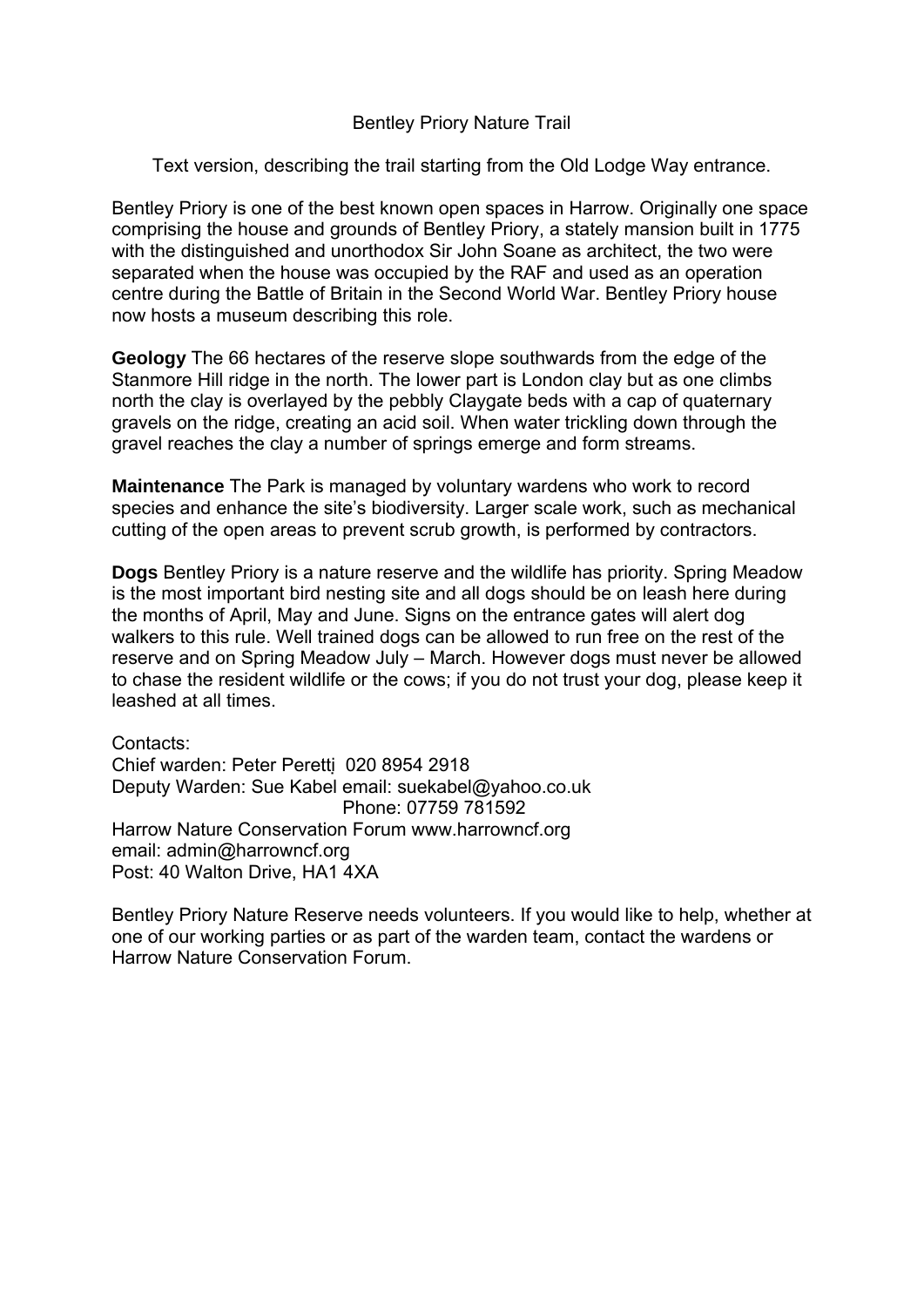Bentley Priory Nature Reserve is the only biological Site of Scientific Interest in Harrow. It has excellent examples of species-rich grassland, ancient woodland and lakes, all in a relatively small area. This nature trail will take you through or past all three, as well as showing some of the man-made features of the site. The total length is 2.9 km.

The first part of the trail follows the metalled path, called Deer Path, but the second half can be extremely muddy, especially in autumn and winter. At these times waterproof boots are advisable.

Bentley Priory Nature Reserve occupies much of the land originally created as parkland for Bentley Priory House, at the top of the hill. Deer Path follows the original driveway to the house, and the name of the road you entered from, Old Lodge Way, refers to the lodge guarding the entrance to the park. The Old Lodge still stands, at the corner of Old Lodge Way and the Uxbridge Road.

Begin by following Deer Path up the hill through Old Lodge Meadow.

Look out for the first numbered post, just before you enter the woodland.

**Post 1:** In the small copse to the right of the path grow many of the trees and bushes that you will see again and again on your walk. The largest tree is a pendunculate or English oak, *Quercus robor*. The name pedunculate refers to the stalk, or peduncule, that connects the acorn cup to the twig. The pedunculate oak is the dominant oak in southern England while the sessile oak is most common in the north, although you will see one specimen on the trail today.

The other tree in this little copse is a hornbeam *Carpinus betulus*, one of the commonest trees in the reserve. Hornbeam wood is extremely hard and in the past was used for gear wheels, for example in clock mechanisms.

The little copse also contains bushes of blackthorn *Prunus spinosa* and hawthorn *Crataegus monogyna*. Both bear thorns, although those of blackthorn are longer and sharper. In early spring blackthorn, a relative of the plum, bears masses of white blossom on otherwise bare twigs. Later blackthorn bears its fruit, called sloes. These are too bitter to eat but are used to flavour gin. Hawthorn flowers later, in April and May (indeed its other name is May). Dog rose *Rosa canina* clambers through the thorn bushes and flowers all too briefly in May and June. Go through the gate into the wood.

**Post 2:** The first Marquis of Abercorn bought Bentley Priory in 1786. Sir Uvedale Price, his landscape gardener, designed much of the parkland that we see today. To the left of the path at this point is a raised causeway, like a miniature railway embankment. This raised path was created so that the marquis could ride around his park without going through any mud. On the causeway, close to the metalled path, you can see some trees with characteristic horizontal bands on the bark. These are the wild cherry or gean *Prunus avium*; the fruit are loved by foxes. In March and April look up into the crowns to make out the blossom.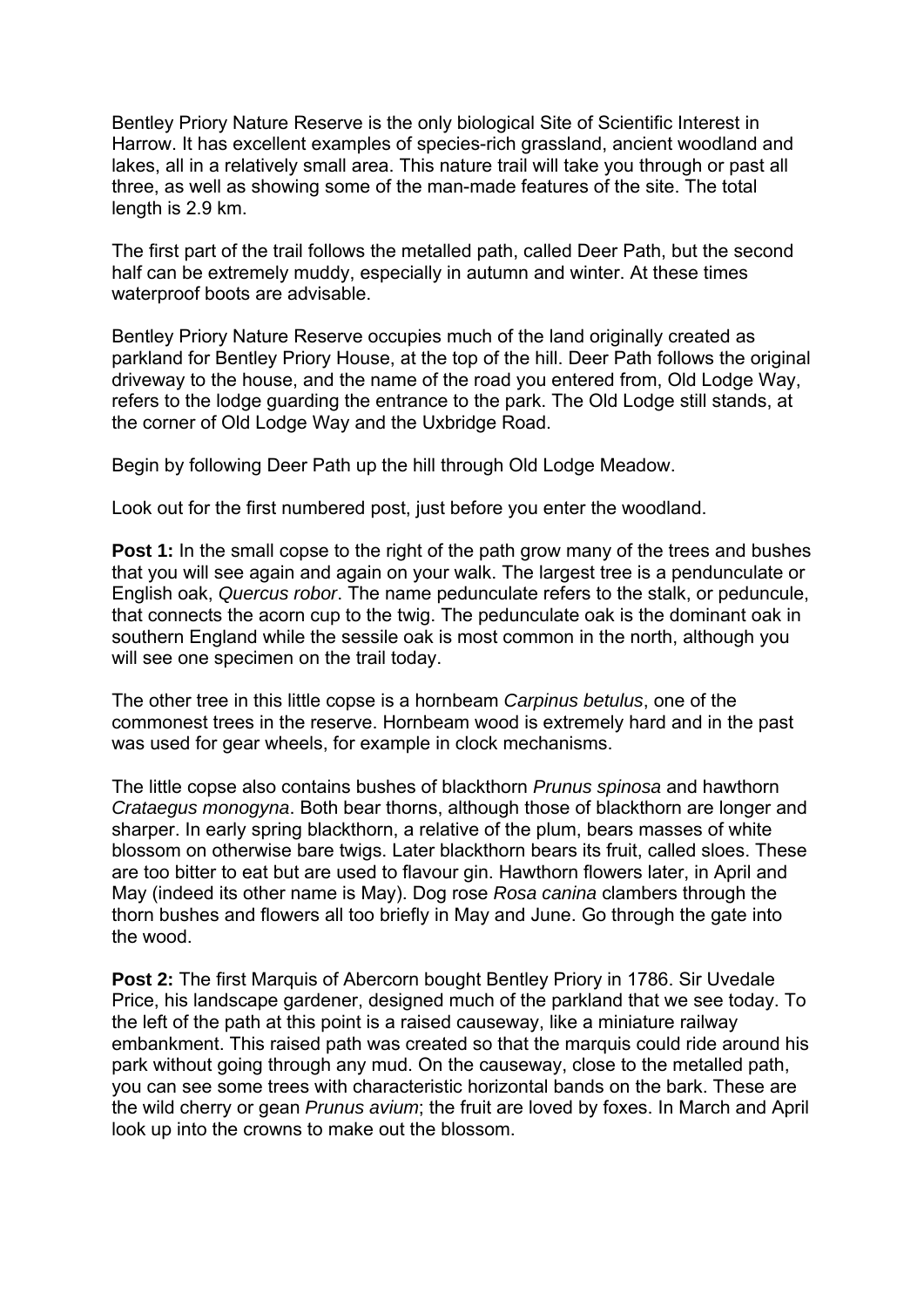**Post 3:** The prominent tree with the V shaped double trunk is a wild service tree *Sorbus torminalis*. The leaves are a distinctive shape, as if the tree intended to have hand shaped leaves like a sycamore but stopped half way. Wild service trees, like hornbeam, are an indicator of ancient woodland, that is, land that has been wooded since 1600 and therefore probably never cleared by man.

**Post 4:** Field maple *Acer campestre* grows on both sides of the path. Field maple is a small tree or bush and, unlike its relative the sycamore, is a true English native. The leaves are very like those of sycamore, although much smaller.

Along this section of the path look out for coppiced hornbeams, mainly on the left side. A coppiced tree is cut down all the way to the base, and grows out a mass of new young branches to form a tight bush. Coppicing allows the growth of many more ground level plants than are found in mature woodland, while the tight bush-like coppice stands are perfect for nesting birds including blackbird, robin, wren, dunnock and blackcap.

**Post 5:** You are now entering Heriots Wood, a larger expanse of ancient woodland dominated by hornbeam. Older hornbeam trees often develop an interesting pattern on their bark, ridges crossing and recrossing to form diamond patterns. See if you can find examples here or as you walk on up the path.

To the left a second number 5 marker post sits in a shallow ditch. This is a parish boundary and probably predates the Marquis of Abercorn. On our side of the ditch we are in Great Stanmore; Harrow Weald lies the on other side.

**Post 6:** The metal fence on the right encloses a private deer park with fallow deer. The deer are descendants of the herd introduced by the Marquis of Abercorn. They love to be fed carrots, apples and other vegetables - but please do not give them bread, which will make them ill.

**Post 7:** Not many plants can grow in the dry, shady environment of the forest floor in high summer. Two that can, enchanters nightshade *Circaea lutetiana* and wood avens *Geum urbanum*, grow to the left of the path here. Enchanters nightshade bears a spike of delicate little white flowers while wood avens bears simple yellow flowers like a buttercup, and later characteristic balls of seeds each with a hook to catch onto the fur of passing animals.

**Post 8:** The majestic oak tree on the right of the path is a turkey oak *Quercus cerris*. The acorns are borne in a hairy cup like a bird's nest.

As you continue up notice a clump of mistletoe *Viscum album* at the top of a hawthorn bush. Mistletoe can grow on a number of trees, but hawthorn is a relatively unusual host. At the signpost, turn left onto the metalled Weald Path.

**Post 9:** The metal fence to the right is the boundary of what was the RAF land. Bentley Priory house lies within, but is difficult to see behind the screen of trees. From here on a clear day we have a glorious view right across London to Box Hill and Leith Hill, 50 km away.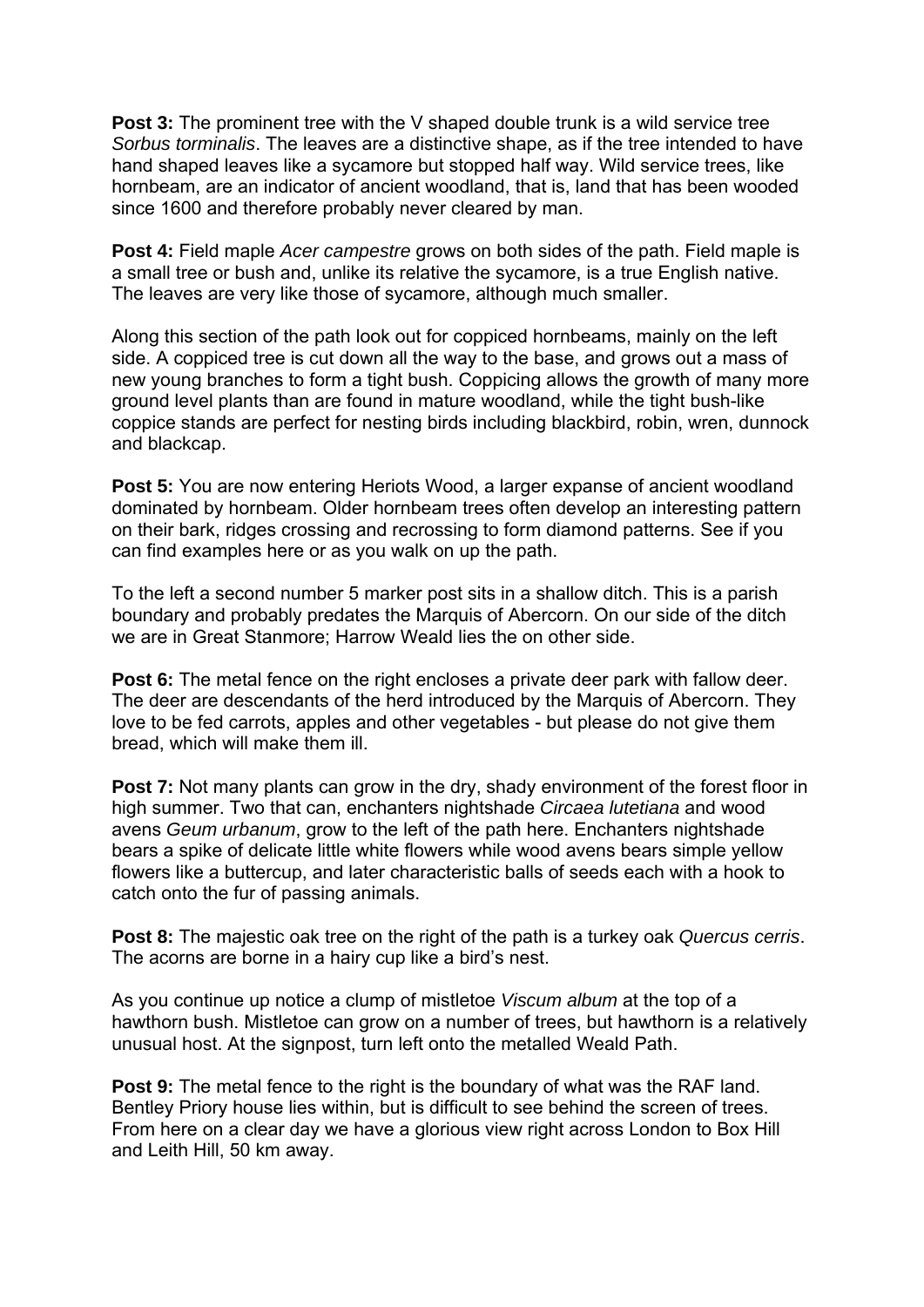Just ahead is a patch of gorse *Ulex europaeus*, a plant that likes acid, well-drained soils. It flowers all year round so whatever the season you should be able to find flowers somewhere on it. From this point you leave the metalled path and descend the grassy ride called The Greensward.The open land here is acid grassland, full of bright flowers in spring and summer. Look out especially for pignut *Conopodium majus* with diminutive umbels of white flowers, like a minature cow parsley. You should also be able to find tormentil *Potentilla erecta*, a member of the rose family with masses of small yellow flowers. Unusually for the rose family, tormentil flowers have four, rather than five, petals. Later in the year (July, August and September) look for the yellow daisy-like flowers of ragwort *Senecio jacobaea*, the blue pompoms of devils-bit scabious *Succisa pratensis*, and harebell *Campanula rotundifolia*, the Scottish bluebell.

**Post 10:** In 2012 the Bentley Priory Nature Reserve Management Committee was awarded a Heritage Lottery Fund grant to clear scrub that was invading the grassland, and this has paid for the clearance of the area to the right of this point. The seeds of the grassland plants lie dormant in the soil for many years. As soon as the scrub is cleared, they germinate and restore the lovely flower-rich meadowland.

Here the nature trail bears to the right and crosses the first of many wet spots then continues down The Greensward. If the ground just ahead is too boggy for your footwear, you should instead bear left at this point. The path will lead you back to Deer Path.

**Post 11:** As we descend The Greensward, the soil becomes less acid, and the composition of the grassland flora changes subtly. Look out for the blue flower spikes of bugle *Ajuga reptans* and the tiny white flowers of lesser stitchwort *Stellaria graminea*. Lesser stitchwort, which flowers from May through August, has five petals, but each is so deeply divided that at first glance one would say that the flower has ten petals. Later in the year (June through September) look for birds foot trefoil *Lotus corniculatus*; the flowers are like those of peas and when fully open are bright yellow, but as they open the petals are tinged bright orange, giving the plant its alternative name of bacon and egg plant.

As you proceed beyond post 11, look out for the arrow post that directs you to the right and off The Greensward.

**Post 12:** This pine grove is one of three planted by Sir John Kelk, an eminent Victorian engineer who bought Bentley Priory house and the estate in 1863. The pine needles form a lovely soft carpet underfoot. From here, the nature trail runs straight ahead and descends towards Summerhouse Lake, which soon comes into sight in front of you.

**Post 13:** Look for a second number 13 marker post ahead and to the left. This marks a sweet chestnut tree *Castanea sativa*, probably another planting by Sir John Kelk. In a good year, trees in England produce nuts large enough to be worth harvesting and roasting, but in most years the nuts are best left for squirrels.

At this point you turn right and follow the path around the lake. In winter, listen for feeding flocks of siskin high in the trees, feeding on the seeds in pine and alder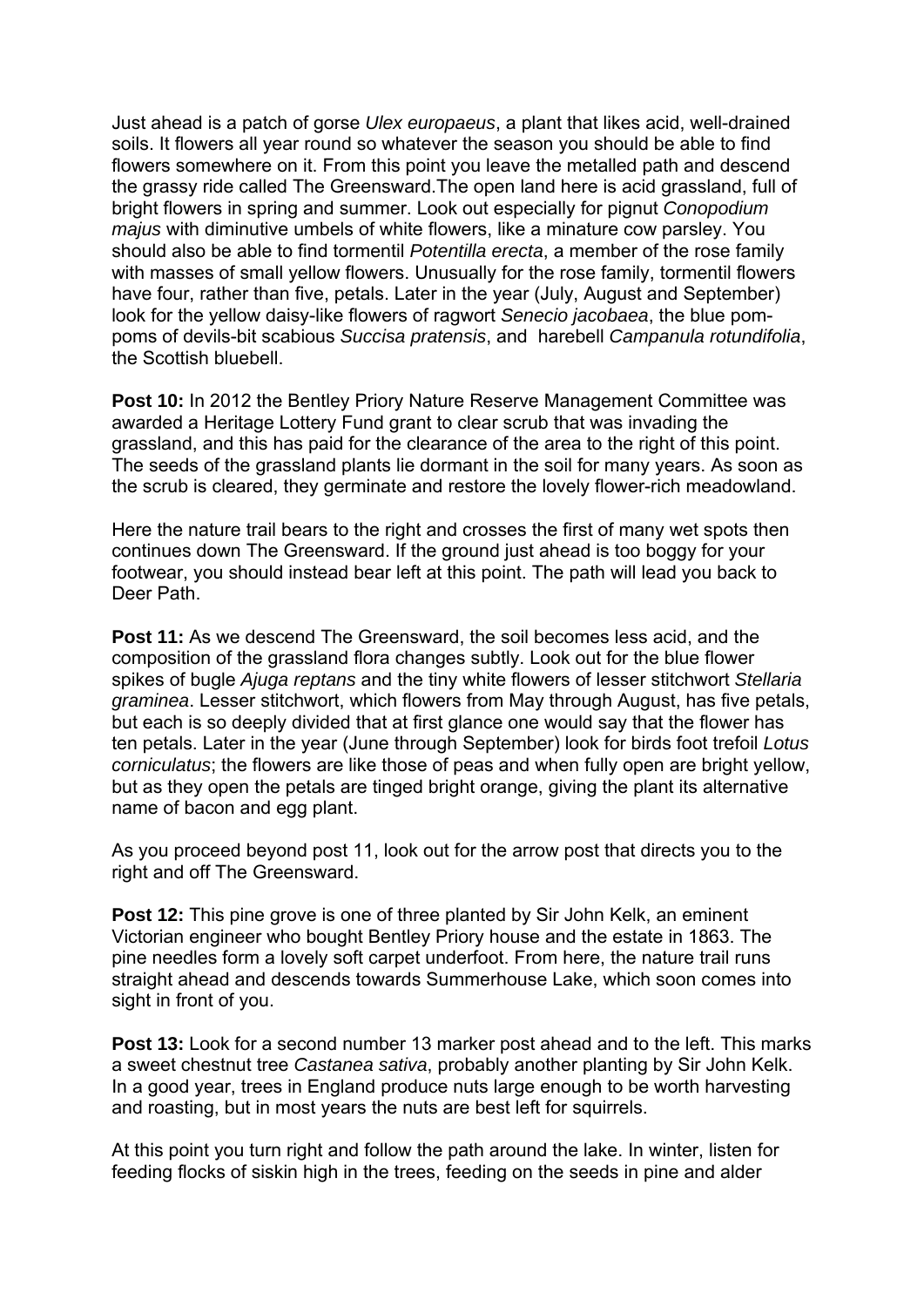cones. In spring look out for woodland flowers including primroses *Primula vulgaris*, wood anemone *Anemone nemorosa* and the yellow buttercup-like flowers of lesser celandine *Ranunculus ficaria*. Ramsons or wild garlic *Allium ursinum* has pretty white flowers and is easily recognised by its garlic smell.

**Post 14:** To the left you can see a marshy area at the head of the lake. This is home to a number of wetland plants including marsh marigold or kingcup *Caltha palustris*, a member of the buttercup family with broad simple leaves. The bright yellow flowers appear in April through June.

Herons can often be seen here hunting for frogs. In winter, a lucky observer will see a kingfisher perched on a post or stump at the water's edge. These lovely birds regularly overwinter around the lake but are wary and surprisingly difficult to spot.

**Post 15:** This short ride connects the open ground of Spring Meadow to the west with Summerhouse Lake. It is kept open to provide a flyway for bats. Bats flying above Bentley Priory or nesting in holes in old trees include Daubenton's, noctule, pipistrelle, soprano pipistrelle and natterer's.

**Post 16:** This mound and another ten metres to the south (with the arrow post on top) are all that remain of two ice houses. Before the invention of electric refrigerators, ice was cut from the lake and stored in the half-buried buildings. The ice would last well into the summer and could then be carried up to the house at the top of the hill as needed. In late April through May this area of the woodland is a carpet of bluebells.

**Post 17:** The tiny island to the left is called Scott Island, in honour of Sir Walter Scott. A small gazebo stood on the island in the  $19<sup>th</sup>$  century, and it was here in the summer of 1807 that Scott wrote the epic poem Marmion. Scott made his name as a poet, but later because famous as a writer of popular novels including Rob Roy and Ivanhoe.

**Post 18:** To the right is the magnificent Master Oak. This is certainly 350 years old, and was therefore alive during Charles II's reign; it may well be much older. From this point, bear left and follow the path beside the brick dam.

**Post 19:** You can now see that Summerhouse Lake is artificial, formed at the time of the Marquis of Abercorn by damming the valley of the Stanburn that falls away to the southeast. The small tree by the post is an elm *Ulmus procera*. Elm leaves are often highly assymetric at the base. Dutch Elm Disease kills any plants that grow larger than these small trees here, but elm is still common as a woody shrub in this area of the reserve.

From here, go over the stile and turn left along the track.

**Post 20:** At this point one path bears right into Mase Field, but we keep straight on into Stanburn Wood. In spring this area of woodland is lovely with the white flowers of wood anemone, the yellow flowers of lesser celandine, and the blue dog violet.